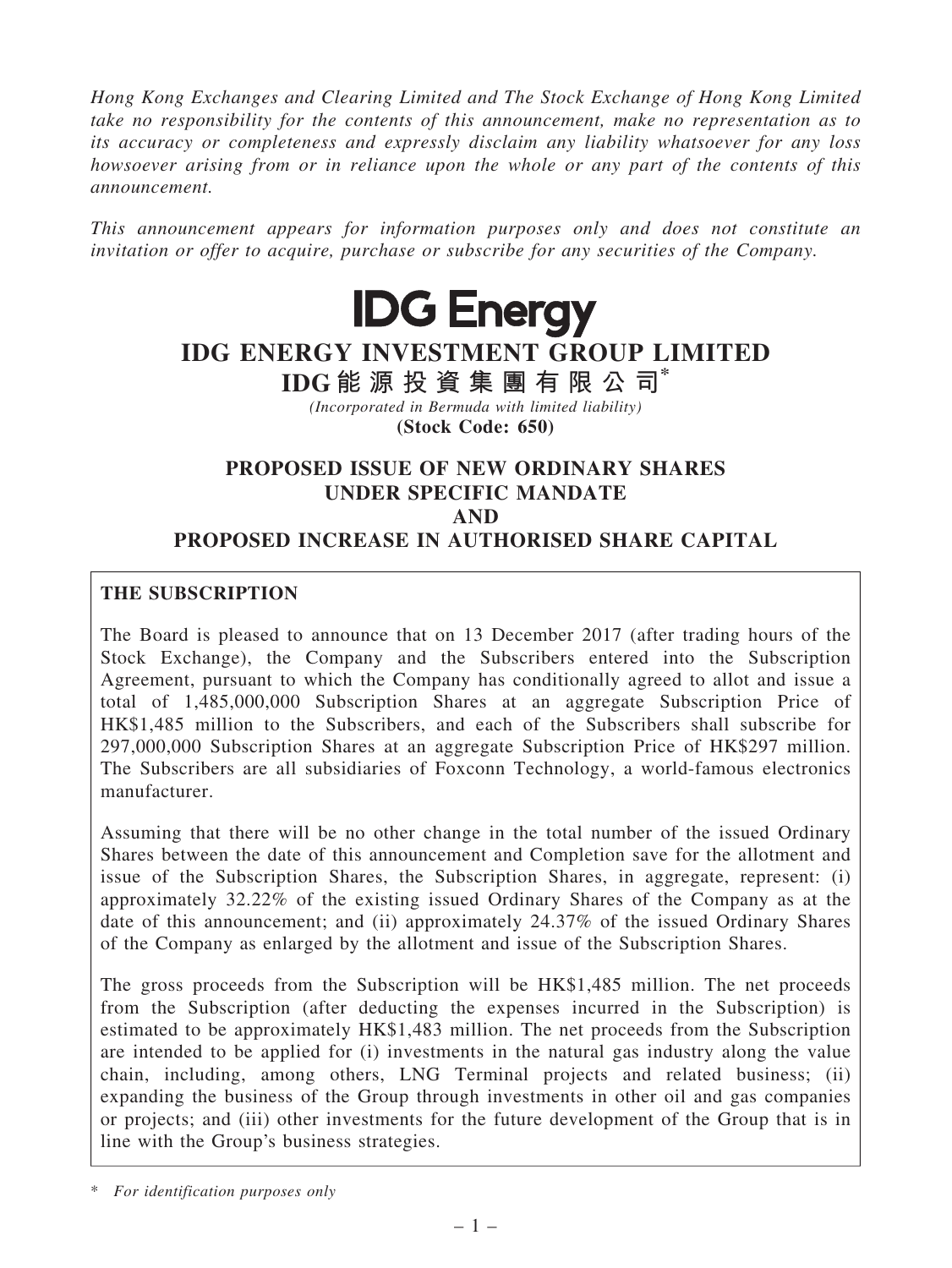The Subscription Shares will be allotted and issued under the Specific Mandate to be approved by the Shareholders at the SGM by an ordinary resolution.

Application will be made by the Company to the Stock Exchange for the listing of, and permission to deal in, the Subscription Shares.

# PROPOSED INCREASE IN AUTHORISED SHARE CAPITAL

The Board also proposes to increase its authorised share capital from HK\$130,000,000 to HK\$160,000,000 by the creation of an additional 3,000,000,000 unissued Ordinary Shares of HK\$0.01 each in order to have greater flexibility to accommodate future expansion and growth of the Group.

Shareholders and potential investors should note that completion of the Subscription is subject to fulfilment (or waiver, if applicable) of the conditions precedent under the Subscription Agreement. As the Subscription may or may not proceed, Shareholders and potential investors are advised to exercise caution when dealing in the securities of the Company.

# I. INTRODUCTION

The Board is pleased to announce that on 13 December 2017 (after trading hours of the Stock Exchange), the Company and the Subscribers entered into the Subscription Agreement, pursuant to which the Company has conditionally agreed to allot and issue a total of 1,485,000,000 Subscription Shares at an aggregate Subscription Price of HK\$1,485 million to the Subscribers, and each of the Subscribers shall subscribe for 297,000,000 Subscription Shares at an aggregate Subscription Price of HK\$297 million.

The Board also proposes to increase its authorised share capital in order to have greater flexibility to accommodate future expansion and growth of the Group.

## II. PROPOSED ISSUE OF NEW ORDINARY SHARES UNDER SPECIFIC MANDATE

## 1. The Subscription Agreement

The principle terms of the Subscription Agreement are summarized as follows:

*Date*

13 December 2017 (after trading hours of the Stock Exchange)

*Parties to the Subscription Agreement*

- (i) the Company, as the issuer of the Subscription Shares; and
- (ii) Subscriber A, Subscriber B, Subscriber C, Subscriber D and Subscriber E, as the Subscribers for the Subscription Shares.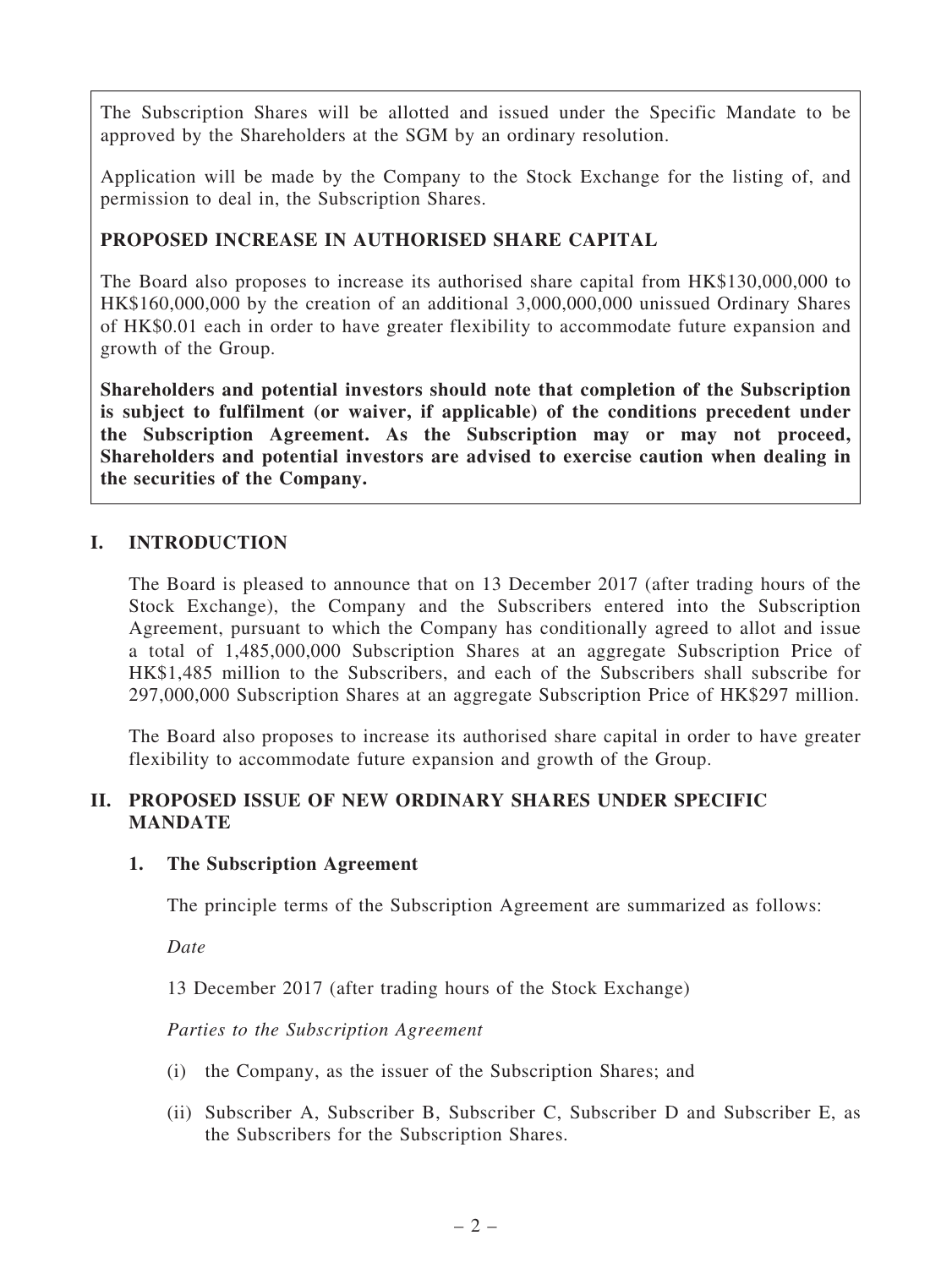To the best of the Directors' knowledge, information and belief and having made all reasonable enquiries, the Subscribers and their ultimate beneficial owners are Independent Third Parties as at the date of this announcement.

#### *Subscription Shares*

Pursuant to the Subscription Agreement, the Company has conditionally agreed to allot and issue a total of 1,485,000,000 Subscription Shares at an aggregate Subscription Price of HK\$1,485 million to the Subscribers, and each of the Subscribers shall subscribe for 297,000,000 Subscription Shares at an aggregate Subscription Price of HK\$297 million.

Assuming that there will be no other change in the total number of the issued Ordinary Shares between the date of this announcement and Completion save for the allotment and issue of the Subscription Shares, the Subscription Shares, in aggregate, represent:

- (i) approximately 32.22% of the existing issued Ordinary Shares of the Company as at the date of this announcement; and
- (ii) approximately 24.37% of the issued Ordinary Shares of the Company as enlarged by the allotment and issue of the Subscription Shares.

The aggregate nominal value of the Subscription Shares is HK\$14,850,000.

*Subscription Price*

The Subscription Price of HK\$1.00 per Subscription Share represents:

- (i) a discount of approximately 27.01% to the closing price of HK\$1.37 per Ordinary Share as quoted on the Stock Exchange on the date of the Subscription Agreement; and
- (ii) a discount of approximately 29.68% to the average closing price of HK\$1.422 per Ordinary Share as quoted on the Stock Exchange for the last five (5) trading days up to and including the Last Trading Day.

The net Subscription Price per Subscription Share, after deduction of relevant expenses, is estimated to be approximately HK\$0.999.

The Subscription Price was arrived at after arm's length negotiation between the Company and the Subscribers with reference to the recent market prices and performance of the Ordinary Shares and the current market conditions, after taking into account the reasons for and benefits of the Subscription as elaborated below. The Directors are of the view that the Subscription Price is on normal commercial terms, and is fair and reasonable, and the Subscription is in the interests of the Company and the Shareholders as a whole.

The aggregate Subscription Price will be paid by the Subscribers to the Company in cash at Completion.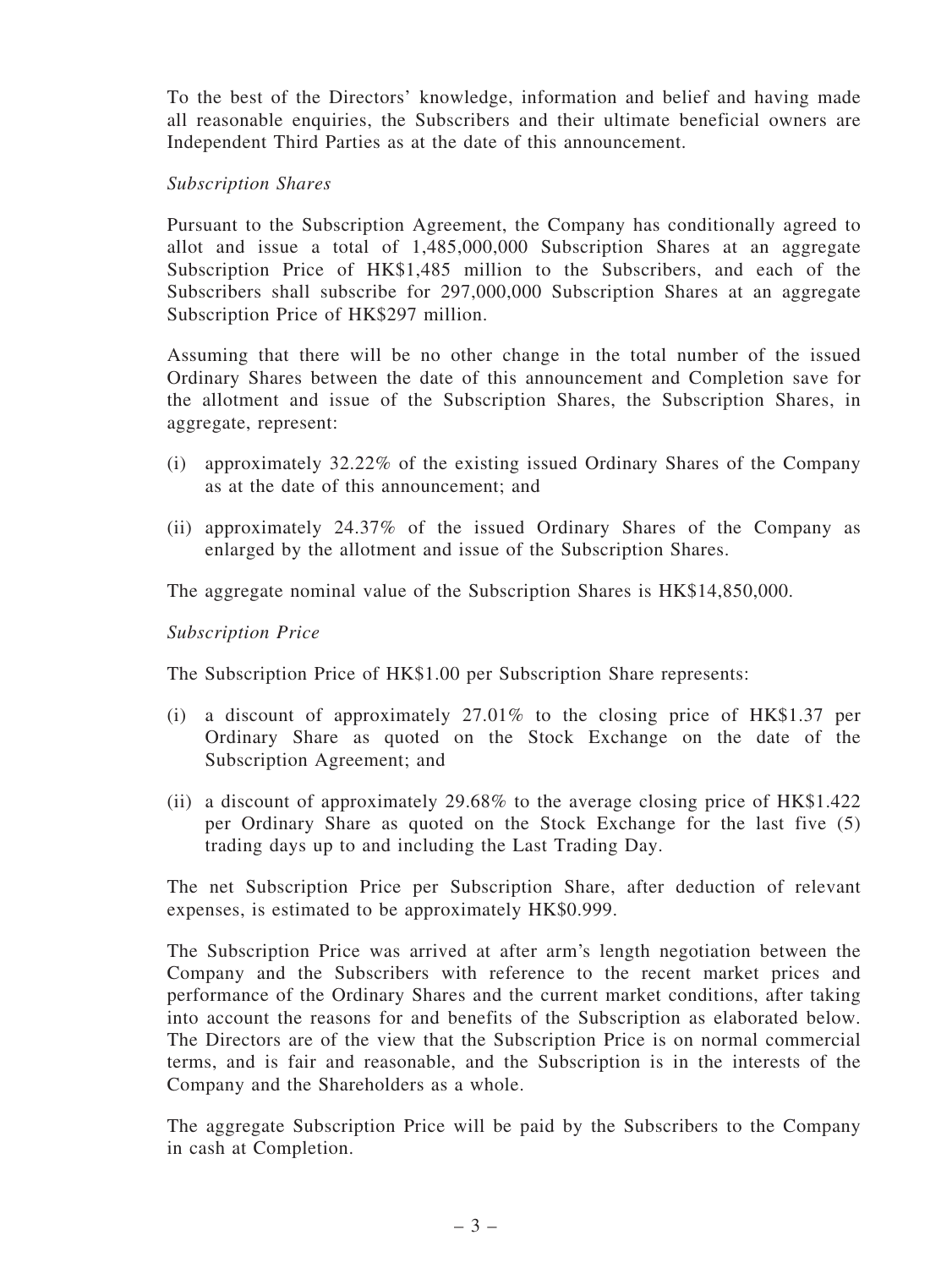#### *Ranking of the Subscription Shares*

The Subscription Shares, when allotted, issued and fully paid, will rank *pari passu* in all respects with the Ordinary Shares in issue as at the date of the allotment and issue of the Subscription Shares.

## *Lock-up Undertakings*

Pursuant to the Subscription Agreement, each of the Subscribers has undertaken to the Company that it shall not sell, transfer or otherwise dispose of or create any encumbrance or other rights in respect of any of the Subscription Shares without the prior written consent of the Company, during twelve (12) months (for Subscriber A, Subscriber B, Subscriber C and Subscriber D)/six (6) months (for Subscriber E) from the respective dates of issue of the Subscription Shares, except that each Subscriber may transfer its Subscription Shares to its affiliates.

## *Nomination of Non-executive Directors*

The Subscribers have the right to jointly nominate a certain number of nonexecutive Director(s) (the ''Subscriber Nominee(s)'') as long as the Subscribers maintain, in aggregate, a shareholding of 5% or more in the total number of the issued Ordinary Shares of Company on a fully-diluted and as-converted basis based on the following formula below:

*the number of the Subscriber Nominee(s) = the total number of the Directors X the aggregate shareholding percentage of the Subscribers in the total issued Ordinary Shares on a fully-diluted and as-converted basis (rounding down to the nearest whole number), provided that the number of the Subscriber Nominee(s) shall not be less than one*

The appointment of the Subscriber Nominee(s) will be subject to common and usual standards and policies generally applicable to the appointment and nomination of a Director. The Company will make the requisite announcement for Director's appointment in accordance with the Listing Rules as and when appropriate.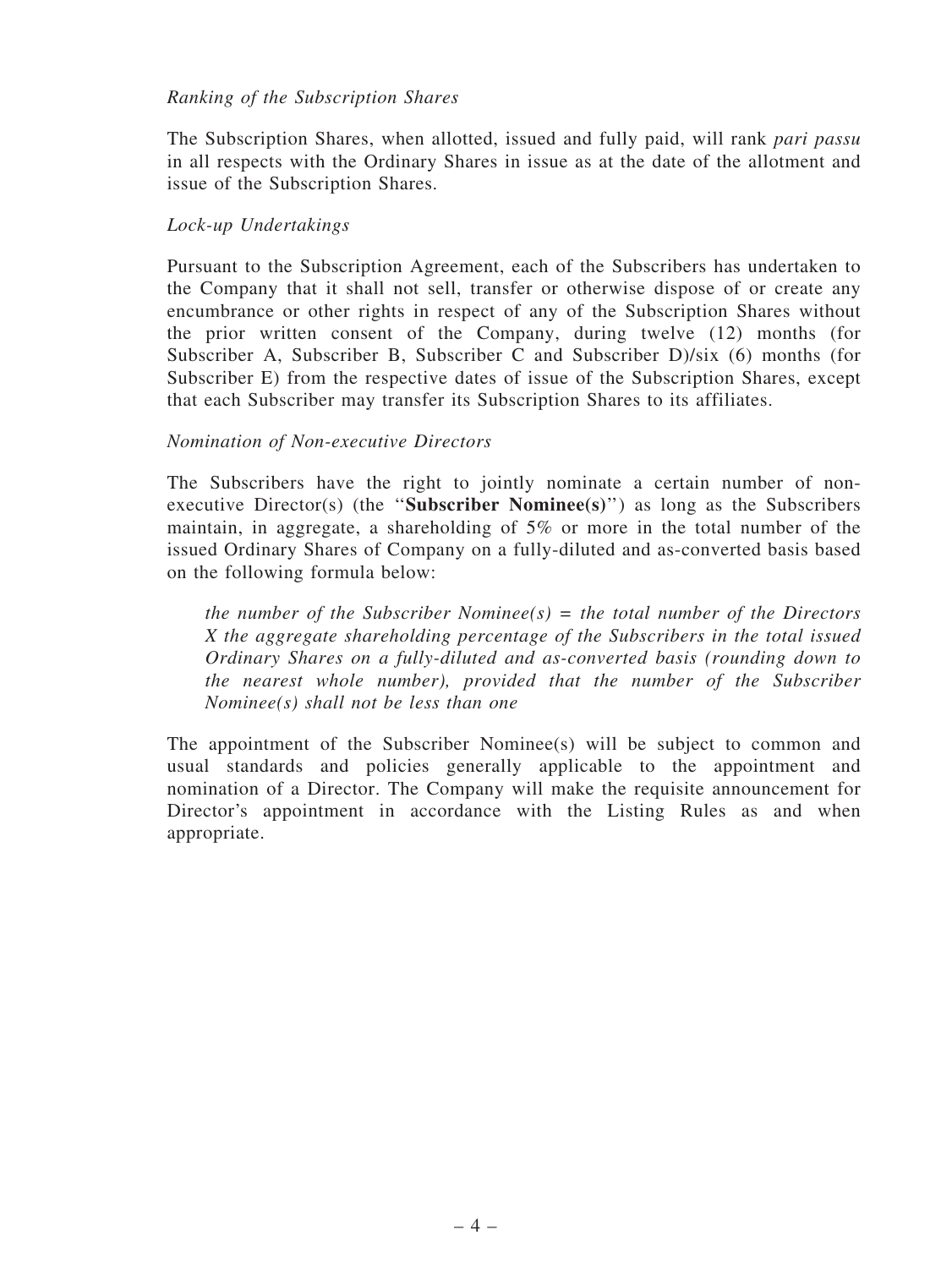#### *Conditions Precedent of the Subscription*

Completion is subject to the following conditions:

- (i) the Specific Mandate being approved by the requisite majority of Shareholders at the SGM;
- (ii) the Listing Committee granting approval for the listing of, and permission to deal in, the Subscription Shares and such approval having not been withdrawn by the Listing Committee;
- (iii) there having been no material adverse change;
- (iv) the listing of the Ordinary Shares on the Stock Exchange not having been cancelled or withdrawn and not having been required to be cancelled by the Stock Exchange or the Securities and Futures Commission; and the Ordinary Shares continuing to be traded on the Stock Exchange at all times (save for any temporary suspension pending the announcement of the Company or such other period as the Subscribers may agree);
- (v) all necessary consents from third parties having been obtained by the Group;
- (vi) there being no approval authority or any other person that has: (i) instituted or threatened any action or investigation to restrain, prohibit or otherwise challenge the issue of the Subscription Shares or any of the transactions contemplated under the Subscription Agreement; (ii) threatened to take any action as a result of or in anticipation of the implementation of the transactions contemplated under the Subscription Agreement; and (iii) instituted or threatened any action for the delisting of or suspension of trading of the Ordinary Shares on the Stock Exchange;
- (vii) there having been no statute, regulation or decision which would prohibit or restrict the execution, delivery or performance of the Subscription Agreement or the consummation of the transactions contemplated under the Subscription Agreement enacted or taken by any approval authority;
- (viii) the warranties under the Subscription Agreement being true, accurate and correct in all respects and each party having performed in all respects all its obligations under the Subscription Agreement to be performed before Completion;
- (ix) there having been delivered to the Subscribers a Completion certificate from the Company confirming that all the above conditions precedent (except for the conditions precedent on the part of the Subscribers) have been met; and
- (x) completion of the due diligence investigation relating to the Group and the results being reasonably satisfactory to the Subscribers.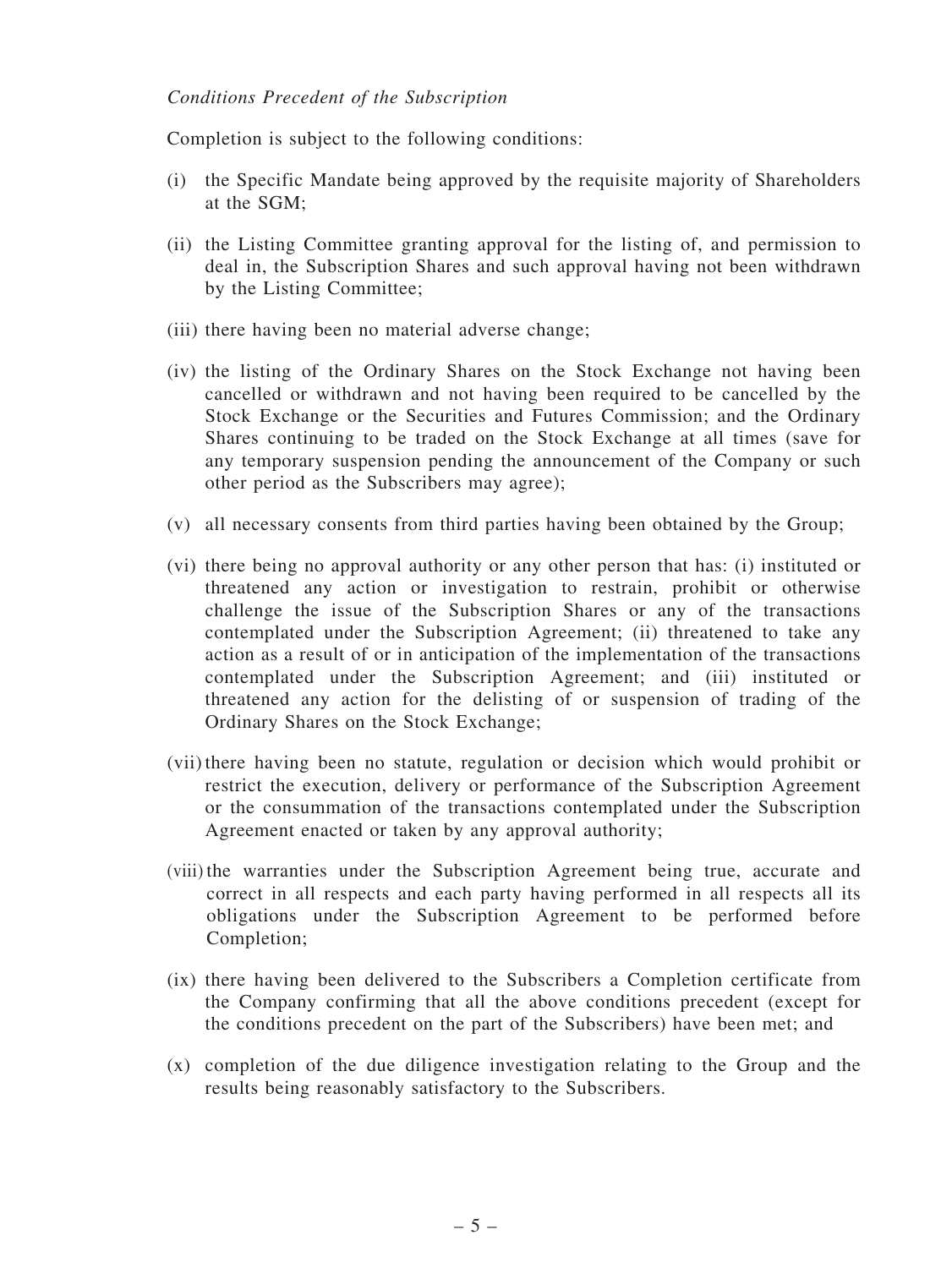The conditions precedent set out in paragraphs (i), (ii), (vi) and (vii) above are not waivable by any party to the Subscription Agreement, and the conditions precedent set out in paragraph (iii) to  $(v)$ ,  $(ix)$  and  $(x)$  above can be waived by the Subscribers jointly in writing. Completion condition (viii) above can be waived by the Company on the warranties and obligations of the Subscribers and by the Subscribers jointly on the warranties and obligations of the Company in writing, respectively.

#### *Completion*

Completion of the Subscription shall take place within three (3) Business Days after fulfilment (or waiver, if applicable) of the conditions precedent as described above, or such other date as agreed in writing by the Company and the Subscribers.

If any of the conditions precedent is not fulfilled or waived prior to the Long-stop Date, the Subscription Agreement will cease to be of any effect, save for claims arising out of any antecedent breaches thereof.

#### 2. Specific Mandate to Issue the Subscription Shares

The Subscription Shares will be allotted and issued under the Specific Mandate to be approved by the Shareholders at the SGM by an ordinary resolution.

#### 3. Application for Listing

Application will be made by the Company to the Stock Exchange for the listing of, and permission to deal in, the Subscription Shares.

#### 4. Reasons for and Benefit of the Subscription and Use of Proceeds

The principal activity of the Company is investment holding. The principal activities of the Group consist of upstream crude oil exploration, development and production. As disclosed in the interim results announcement of the Company for the six months ended 30 September 2017, the Group has successfully developed a more diversified and balanced portfolio through selective investments regarding oil and gas assets in the PRC and abroad. The Company believes that natural gas will be an attractive sector of energy with potential opportunities. In the first half of financial year 2017, the Group has stepped into natural gas industry with a focus on Chinese domestic market and it will continue to look for opportunities to invest in natural gas and liquified natural gas (LNG) projects both in the PRC and North America with a view to capturing the energy industry opportunities and enhancing the Group's asset portfolio and overall investment return.

The Directors are of the view that the Subscription is in the interests of the Company and the Shareholders as a whole and the allotment and issue of the Subscription Shares is an appropriate means of raising additional capital for the business development of the Group since it will provide the Company with immediate funding and the shareholders' base of the Company will be broadened. The Directors consider that the terms of the Subscription Agreement are on normal commercial terms and are fair and reasonable.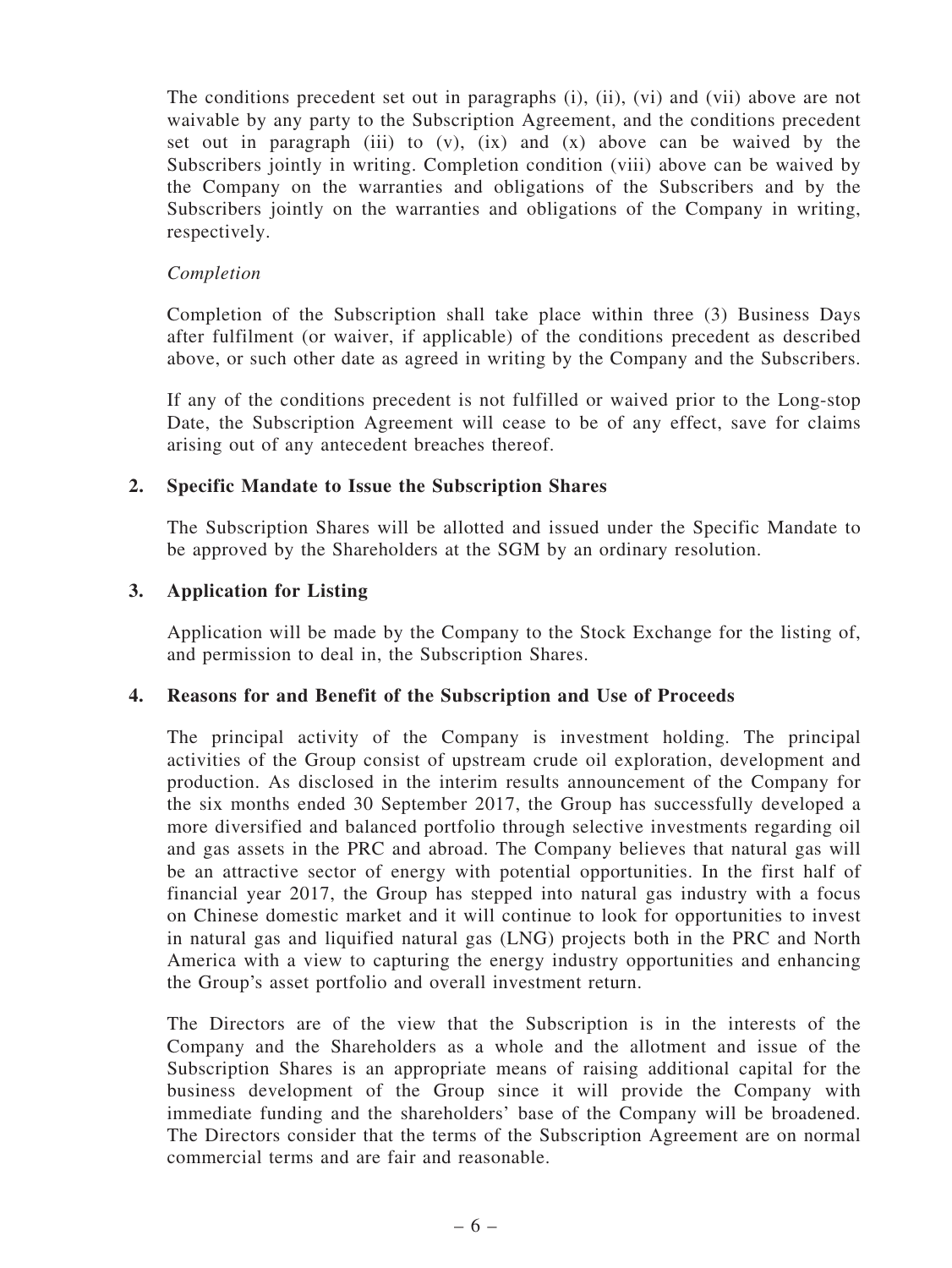In addition, the Directors are of the view that the new shareholder, as a world-class multinational group and one of the world's largest electronics manufacturers, can bring strategic value-adding and unique resources to the Company. The Company expects that its business development and operation will benefit from Foxconn Technology's global network, customer resources, public relationship as well as its leading experience of operational excellence.

The gross proceeds from the Subscription will be HK\$1,485 million. The net proceeds from the Subscription (after deducting the expenses incurred in the Subscription) is estimated to be approximately HK\$1,483 million. The net proceeds from the Subscription are intended to be applied for (i) investments in the natural gas industry along the value chain, including, among others, LNG terminal projects and related business; (ii) expanding the business of the Group through investments in other oil and gas companies or projects; and (iii) other investments for the future development of the Group that is in line with the Group's business strategies.

#### 5. Equity Fund Raising Activities in the Past Twelve-month Period

The Company has not carried out any equity fund raising activity in the twelve months immediately prior to the date of this announcement.

#### 6. Effects on Shareholding Structure

The shareholding structure of the Company (i) as at the date of this announcement; and (ii) immediately following the Completion (assuming that there will be no other change in the total number of the issued Ordinary Shares from the date of this announcement to the date of Completion save for the allotment and issue of the Subscription Shares) are summarised as follows:

|                                   | As at the date of this<br>announcement |             | Immediately following the<br>Completion |             |
|-----------------------------------|----------------------------------------|-------------|-----------------------------------------|-------------|
|                                   | Number of                              |             | Number of                               |             |
|                                   | Ordinary                               |             | Ordinary                                |             |
|                                   | <b>Shares</b>                          | $\%$        | <b>Shares</b>                           | $\%$        |
|                                   |                                        | Approximate |                                         | Approximate |
| Titan Gas                         | 2,241,147,200                          | 48.62       | 2,241,147,200                           | 36.77       |
| Lin Dongliang <sup>(Note 1)</sup> | 12,910,000                             | 0.28        | 12,910,000                              | 0.21        |
| Subscriber A (Note 2)             |                                        |             | 297,000,000                             | 4.87        |
| Subscriber B <sup>(Note 2)</sup>  |                                        |             | 297,000,000                             | 4.87        |
| Subscriber C (Note 2)             |                                        |             | 297,000,000                             | 4.87        |
| Subscriber D <sup>(Note 2)</sup>  |                                        |             | 297,000,000                             | 4.87        |
| Subscriber E <sup>(Note 2)</sup>  |                                        |             | 297,000,000                             | 4.87        |
| Public Shareholders               | 2,355,346,851                          | 51.10       | 2,355,346,851                           | 38.65       |
| <b>Total</b>                      | 4,609,403,851                          | 100         | 6,094,403,851                           | 100         |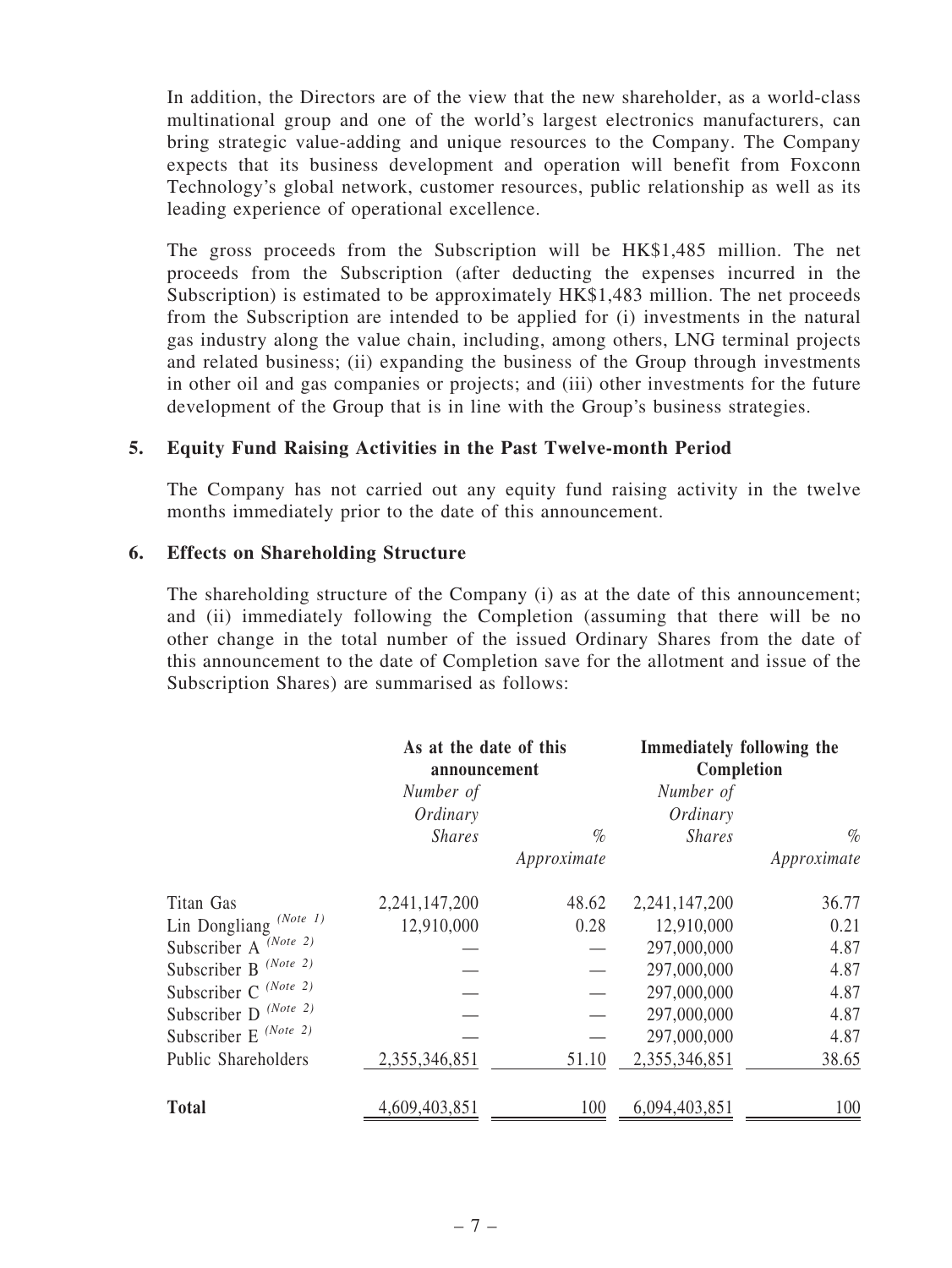- *Note 1:* As at the date of this announcement, Mr. Lin Dongliang, a non-executive Director, beneficially held 12,910,000 Ordinary Shares, which shall not be counted for public Ordinary Shares.
- *Note 2:* Subscriber A, Subscriber B, Subscriber C, Subscriber D and Subscriber E are all subsidiaries of Foxconn Technology. It is expected that Foxconn Technology will hold over 10% of the total number of the issued Ordinary Shares through the Subscribers upon Completion, and accordingly Foxconn Technology and the Subscribers will become connected persons of the Company. The Ordinary Shares held by Foxconn Technology through the Subscribers will not be counted for the public float shares of the Company.

Based on the above shareholding structure of the Company, the Board expects that the Company will continue to maintain sufficient public float to comply with the minimum public float requirement set out in the Listing Rules.

#### 7. Undertaking of the Controlling Shareholder

On 13 December 2017, Titan Gas, Mr. Wang Jingbo and IDG-Accel China Capital GP II Associates Ltd. issued a deed of undertaking to the Subscribers to jointly and severally undertake that, among others, Titan Gas will not and Mr. Wang Jingbo and IDG-Accel China Capital GP II Associates Ltd. will procure that Titan Gas will not, dispose of the Ordinary Shares held by it if immediately following such disposal Titan Gas will cease to be the controlling shareholder of the Company, as long as the Subscribers aggregately hold 5% or more in the total number of the issued Ordinary Shares on a fully-diluted and as-converted basis.

#### 8. Information on the Subscribers

The Subscribers are all subsidiaries of Foxconn Technology, a company whose shares are listed on the Taiwan Stock Exchange Corporation (stock code: 2354). Foxconn Technology and its group of companies are principally involved in the manufacture and sale of computer, communication and consumer (3C) products and their relevant components, metal parts and relevant components of automobiles and electric vehicles, electronic radiators, metal-injection-modelling(MIM) products and others.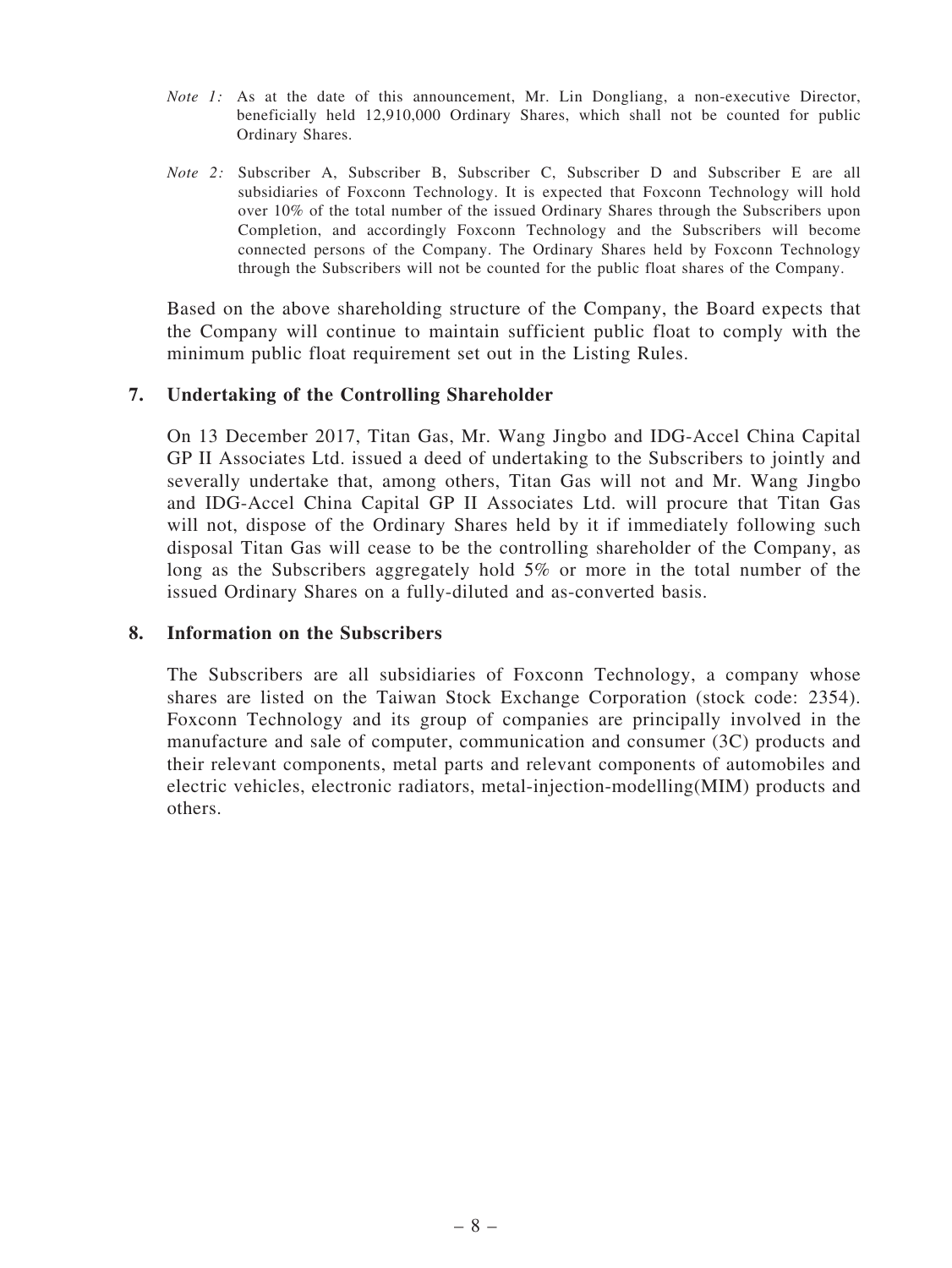## III. PROPOSED INCREASE IN AUTHORISED SHARE CAPITAL

As at the date of this announcement, the Company has an authorised share capital of HK\$130,000,000 divided into 8,000,000,000 Ordinary Shares of HK\$0.01 each and 5,000,000,000 Preferred Shares of HK\$0.01 each, of which 4,609,403,851 Ordinary Shares have been issued and are fully paid up.

In order to provide the Company with greater flexibility to accommodate future expansion and growth of the Group, the Company proposes to increase its authorised share capital from HK\$130,000,000 to HK\$160,000,000 by the creation of an additional 3,000,000,000 unissued Ordinary Shares of HK\$0.01 each, which upon issue shall rank *pari passu* in all respects with the existing Ordinary Shares. The Board is of the view that the proposed increase in authorised share capital is fair and reasonable and is in the interests of the Company and the Shareholders as a whole. The proposed increase in authorised share capital is subject to the approval of the Shareholders at the SGM by an ordinary resolution.

## IV. SGM

Ordinary resolutions will be proposed at the SGM for Shareholders to consider and, if thought fit, approve separately (i) the Specific Mandate, the Subscription Agreement and the Subscription contemplated thereunder, and (ii) the proposed increase in the authorised share capital of the Company.

A circular containing, among other things, further details of (i) the Specific Mandate, the Subscription Agreement and the Subscription contemplated thereunder, and (ii) the proposed increase in the authorised share capital of the Company, together with the notice of the SGM will be despatched to the Shareholders as soon as practicable and in compliance with the requirements of the Listing Rules.

Shareholders and potential investors should note that completion of the Subscription is subject to fulfilment (or waiver, if applicable) of the conditions precedent under the Subscription Agreement. As the Subscription may or may not proceed, Shareholders and potential investors are advised to exercise caution when dealing in the securities of the Company.

#### V. DEFINITIONS

In this announcement, unless the context otherwise requires, the following terms shall have the following meanings:

| "Board"        | means the board of directors of the Company                                                                                                                                                                                                                                                                             |
|----------------|-------------------------------------------------------------------------------------------------------------------------------------------------------------------------------------------------------------------------------------------------------------------------------------------------------------------------|
| "Business Day" | a day (other than Saturday or Sunday or public holiday,<br>or days on which a tropical cyclone warning No. 8 or<br>above or a "black rainstorm warning signal" is hoisted<br>in Hong Kong at any time between 9:00 a.m. and 5:00<br>p.m.) on which licenced banks in Hong Kong are open<br>for general banking business |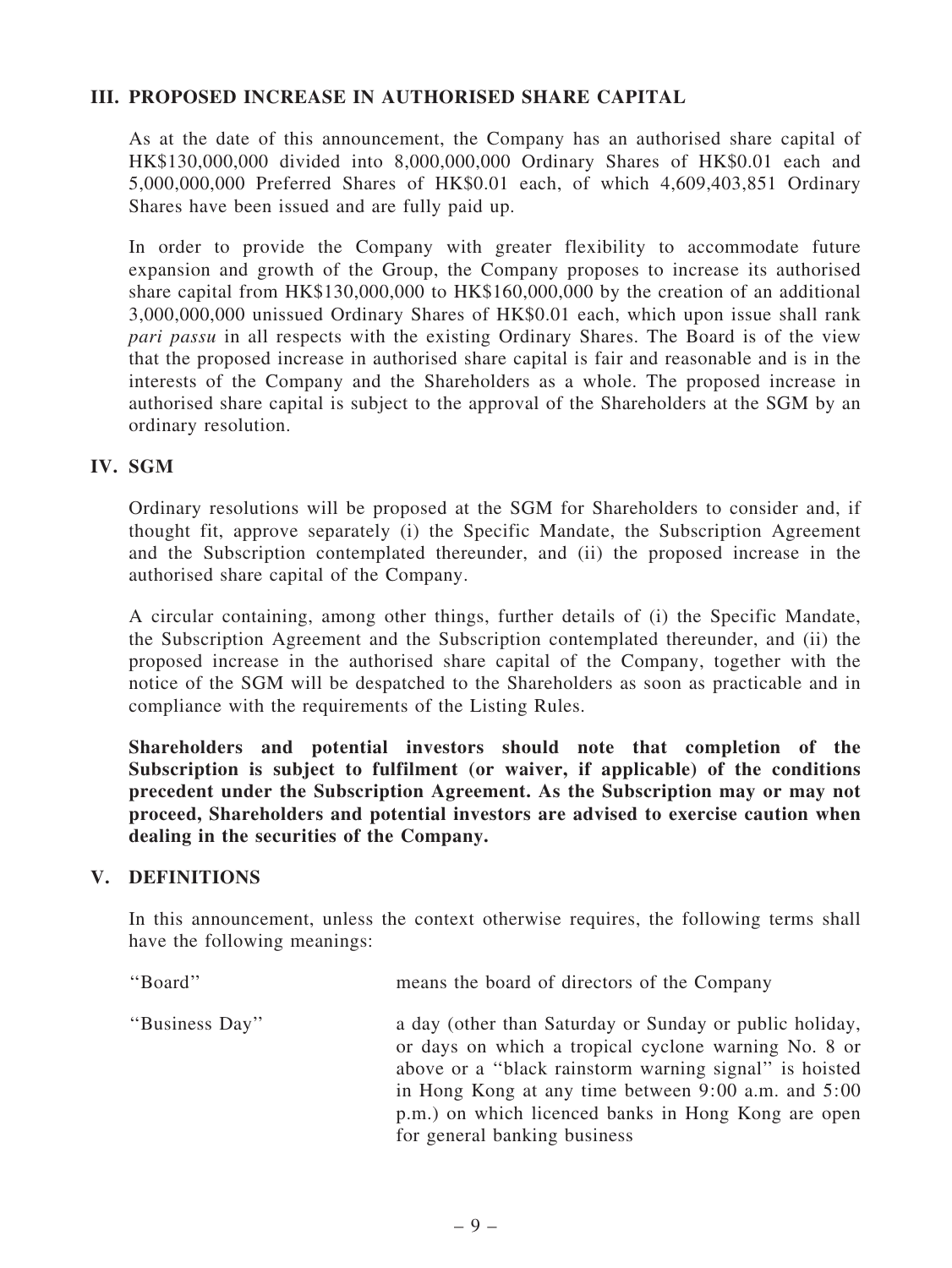| "Company"                             | IDG Energy Investment Group Limited, a company<br>incorporated in Bermuda with limited liability, the<br>Ordinary Shares of which are listed on the main board<br>of the Stock Exchange (stock code: 650)                              |
|---------------------------------------|----------------------------------------------------------------------------------------------------------------------------------------------------------------------------------------------------------------------------------------|
| "Completion"                          | completion of the issuance and subscription of the<br>Subscription Shares in accordance with the Subscription<br>Agreement                                                                                                             |
| "connected person(s)"                 | has the same meaning as ascribed to it under the<br><b>Listing Rules</b>                                                                                                                                                               |
| "controlling shareholder"             | has the same meaning as ascribed to it under the<br><b>Listing Rules</b>                                                                                                                                                               |
| "Director(s)"                         | the director(s) of the Company                                                                                                                                                                                                         |
| "Foxconn Technology"                  | Foxconn Technology Co., Ltd., a company incorporated<br>in Taiwan with limited liability, detailed information of<br>which is set out in the section headed "Information on<br>the Subscribers" in this announcement                   |
| "Group"                               | the Company and its subsidiaries                                                                                                                                                                                                       |
| "HK\$"                                | Hong Kong dollars, the lawful currency of Hong Kong                                                                                                                                                                                    |
| "Hong Kong"                           | the Hong Kong Special Administrative Region of the<br><b>PRC</b>                                                                                                                                                                       |
| "Independent Third<br>Party $(ies)$ " | the independent third party(ies) who is/are, to the best<br>of the Directors' knowledge, information and belief and<br>having made all reasonable enquiries, independent of<br>the Company and the connected persons of the<br>Company |
| "Last Trading Day"                    | 12 December 2017, being the last trading<br>day<br>immediately prior to the<br>entering into<br>of<br>the<br><b>Subscription Agreement</b>                                                                                             |
| "Listing Committee"                   | the listing committee of the Stock Exchange                                                                                                                                                                                            |
| "Listing Rules"                       | the Rules Governing the Listing of Securities on the<br><b>Stock Exchange</b>                                                                                                                                                          |
| "Long-stop Date"                      | 31 January 2018 (or such other date as may be agreed<br>by the Subscribers and the Company in writing)                                                                                                                                 |
| "Ordinary Share(s)"                   | the ordinary share(s) of $HK$0.01$ each in the share<br>capital of the Company                                                                                                                                                         |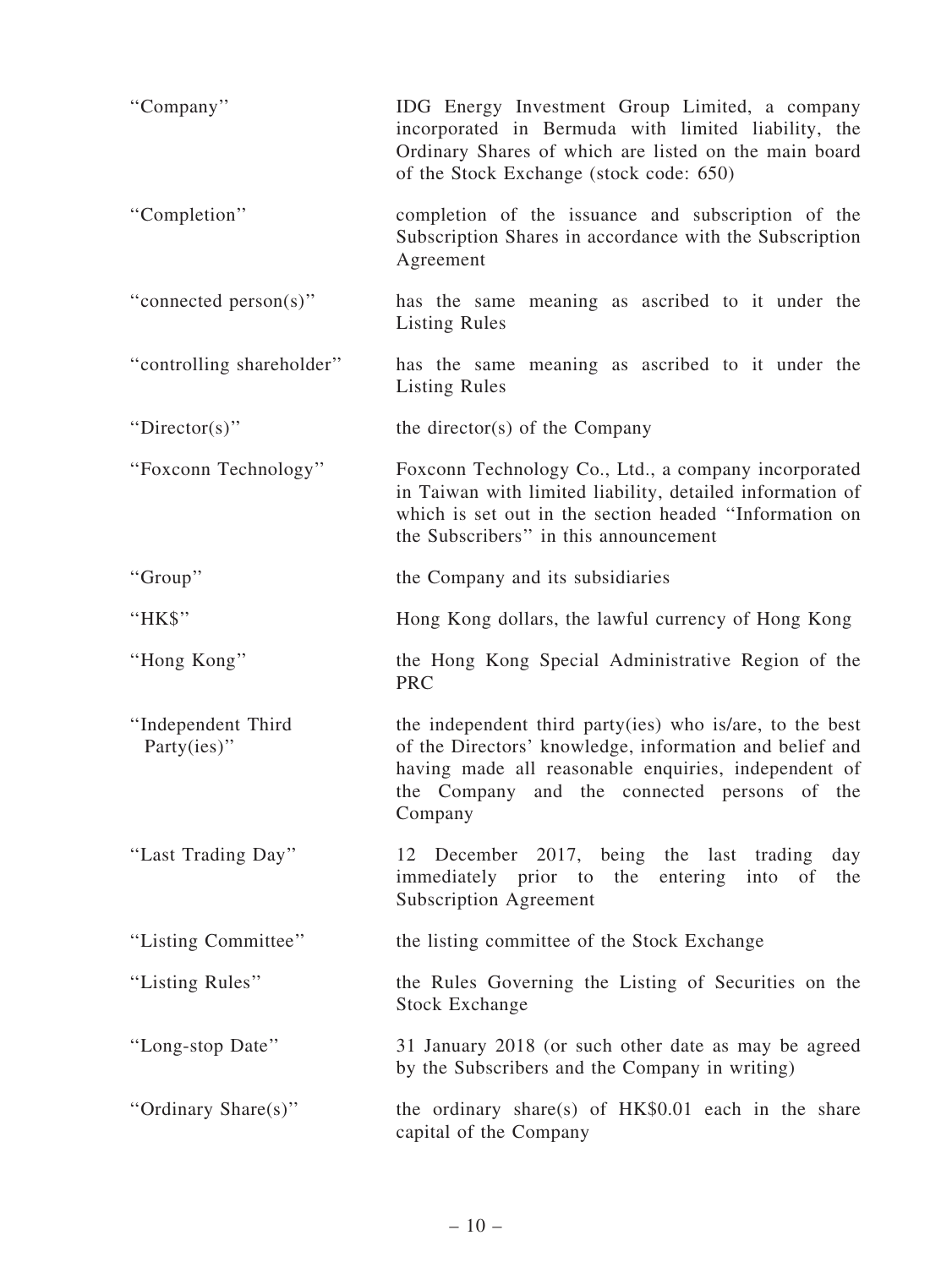| "PRC"                | the People's Republic of China but excluding, for the<br>purposes of this announcement, Hong Kong, Taiwan<br>and the Macau Special Administrative Region                                                                                                                                          |
|----------------------|---------------------------------------------------------------------------------------------------------------------------------------------------------------------------------------------------------------------------------------------------------------------------------------------------|
| "Preferred Share(s)" | restricted voting non-redeemable convertible<br>the<br>preferred share(s) of HK\$0.01 each in the share capital<br>of the Company                                                                                                                                                                 |
| "SGM"                | the special general meeting of the Company to be held<br>to approve, among other things, (i) the Specific<br>Subscription<br>Mandate, the<br>Agreement<br>and<br>the<br>Subscription contemplated thereunder; and (ii) the<br>proposed increase in the authorised share capital of the<br>Company |
| "Shareholder(s)"     | the shareholder(s) of the Company                                                                                                                                                                                                                                                                 |
| "Specific Mandate"   | the specific mandate in relation to the allotment and<br>issue of the Subscription Shares to be approved and<br>granted by the Shareholders                                                                                                                                                       |
| "Stock Exchange"     | The Stock Exchange of Hong Kong Limited                                                                                                                                                                                                                                                           |
| "Subscriber A"       | Foxconn Technology Pte. Ltd., a company incorporated<br>in Singapore with limited liability and a subsidiary of<br>Foxconn Technology                                                                                                                                                             |
| "Subscriber B"       | Tempo International Limited, a company<br>High<br>incorporated in British Virgin Islands with limited<br>liability and a subsidiary of Foxconn Technology                                                                                                                                         |
| "Subscriber C"       | World Trade Trading Limited, a company incorporated<br>in British Virgin Islands with limited liability and a<br>subsidiary of Foxconn Technology                                                                                                                                                 |
| "Subscriber D"       | Q-Run Holdings Limited, a company incorporated in<br>Cayman Islands with limited liability and a subsidiary<br>of Foxconn Technology                                                                                                                                                              |
| "Subscriber E"       | Q-Run Far East Corporation, a company incorporated in<br>British Virgin Islands with limited liability and a<br>subsidiary of Foxconn Technology                                                                                                                                                  |
| "Subscriber(s)"      | Subscriber A, Subscriber B, Subscriber C, Subscriber D<br>and/or Subscriber E                                                                                                                                                                                                                     |
| "Subscription"       | the subscription of the Subscription Shares by the<br>Subscribers pursuant to the Subscription Agreement                                                                                                                                                                                          |